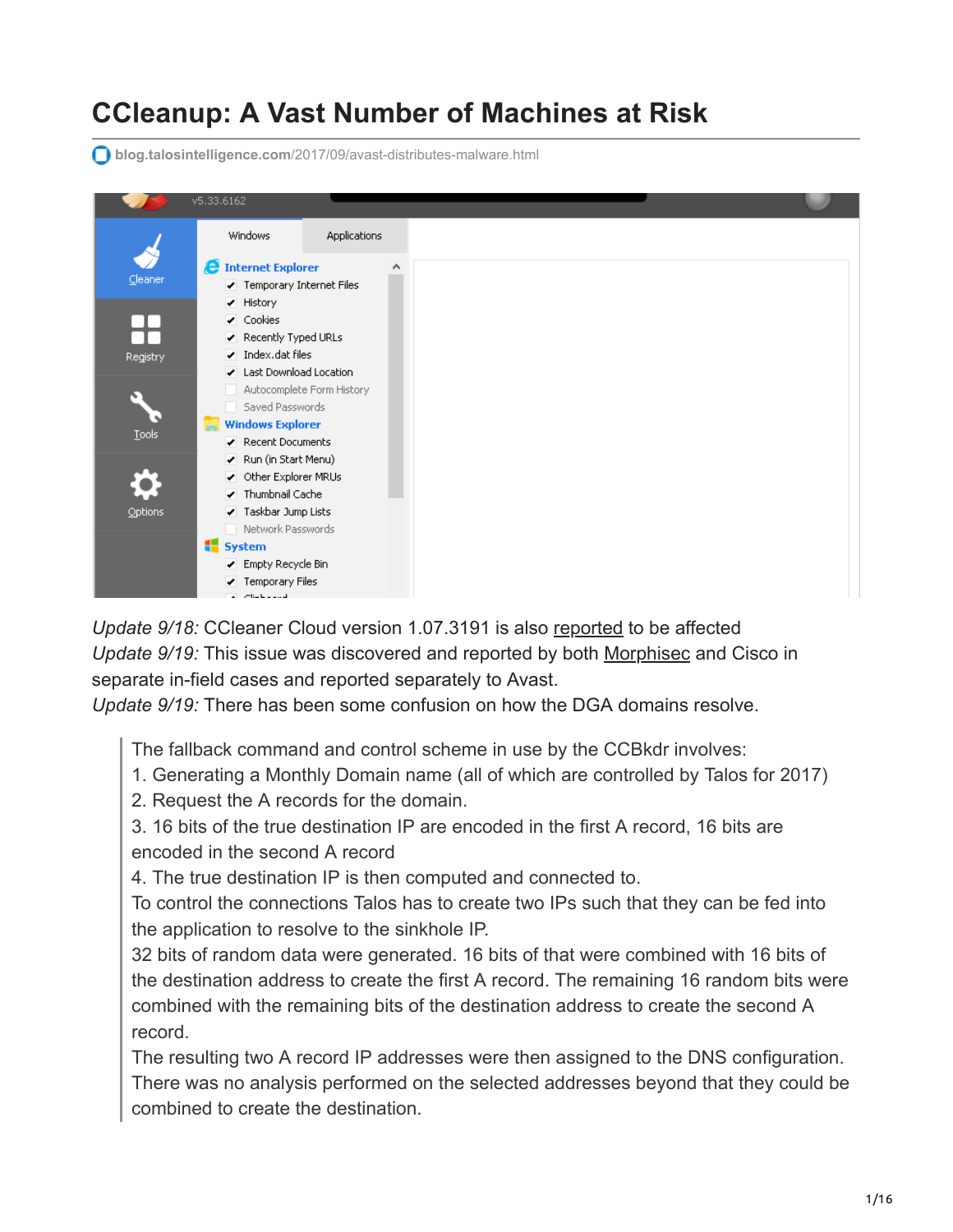## **Introduction**

Supply chain attacks are a very effective way to distribute malicious software into target organizations. This is because with supply chain attacks, the attackers are relying on the trust relationship between a manufacturer or supplier and a customer. This trust relationship is then abused to attack organizations and individuals and may be performed for a number of different reasons. The Nyetya [worm](http://blog.talosintelligence.com/2017/07/the-medoc-connection.html) that was released into the wild earlier in 2017 showed just how potent these types of attacks can be. Frequently, as with Nyetya, the initial infection vector can remain elusive for quite some time. Luckily with tools like AMP the additional visibility can usually help direct attention to the initial vector.

Talos recently observed a case where the download servers used by software vendor to distribute a legitimate software package were leveraged to deliver malware to unsuspecting victims. For a period of time, the legitimate signed version of CCleaner 5.33 being distributed by [Avast](https://blog.avast.com/welcome-piriform-to-avast) also contained a multi-stage malware payload that rode on top of the installation of CCleaner. CCleaner [boasted](https://www.piriform.com/about) over 2 billion total downloads by November of 2016 with a growth rate of 5 million additional users per week. Given the potential damage that could be caused by a network of infected computers even a tiny fraction of this size we decided to move quickly. On September 13, 2017 Cisco Talos immediately notified Avast of our findings so that they could initiate appropriate response activities. The following sections will discuss the specific details regarding this attack.

## **Technical Details**

CCleaner is an application that allows users to perform routine maintenance on their systems. It includes functionality such as cleaning of temporary files, analyzing the system to determine ways in which performance can be optimized and provides a more streamlined way to manage installed applications.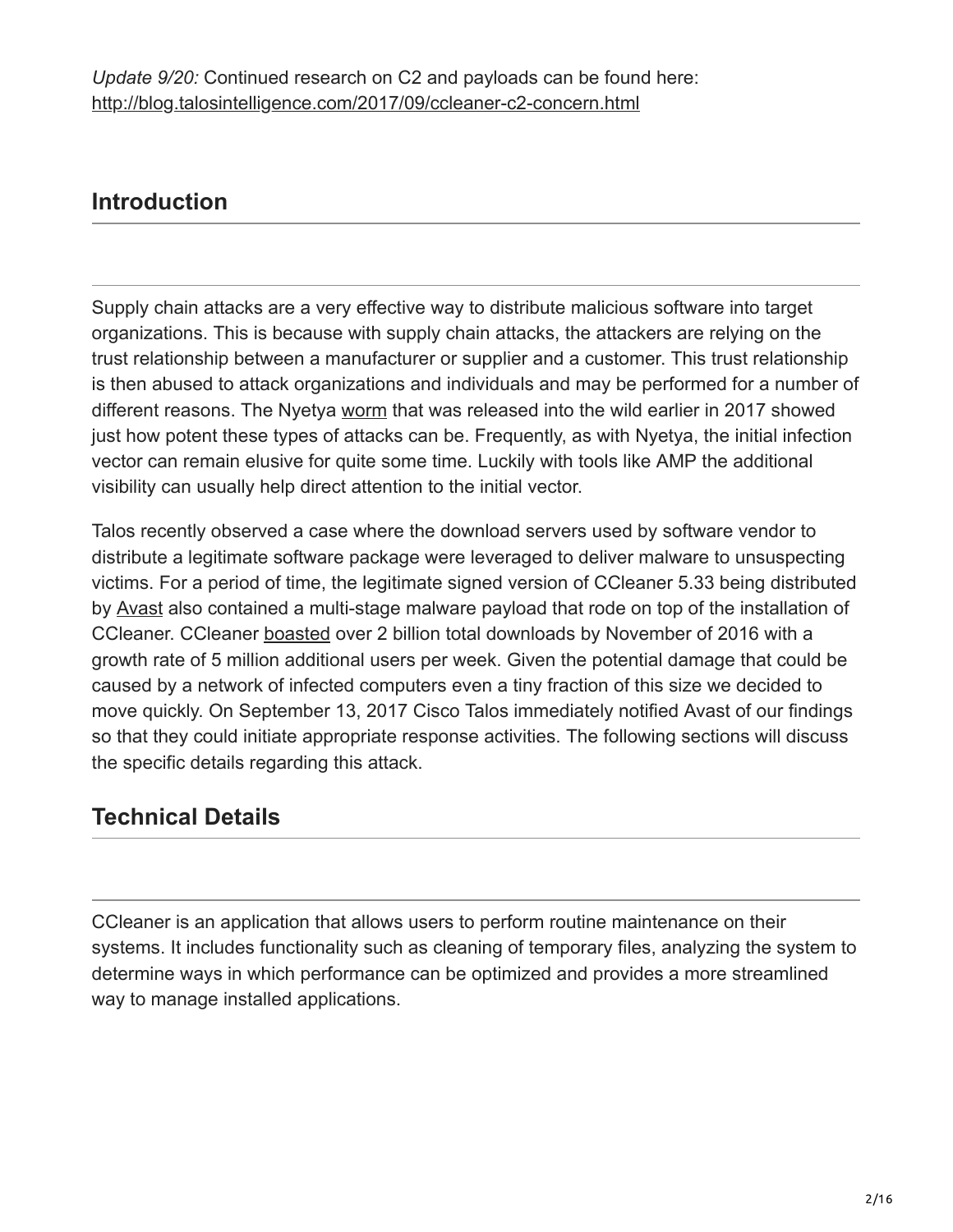| <b>Piriform CCleaner</b> |                                                                                                                                  |         | $\Box$                             |
|--------------------------|----------------------------------------------------------------------------------------------------------------------------------|---------|------------------------------------|
|                          | <b>CCleaner Free</b><br>v5.33.6162                                                                                               |         |                                    |
|                          | Windows<br>Applications                                                                                                          |         |                                    |
| Cleaner<br>╇             | <b>C</b> Internet Explorer<br>Α<br>Temporary Internet Files<br>✔ History<br>$\blacktriangleright$ Cookies<br>Recently Typed URLs |         |                                    |
| Registry                 | $\blacktriangleright$ Index.dat files<br>Last Download Location                                                                  |         |                                    |
| <b>Tools</b>             | Autocomplete Form History<br>Saved Passwords<br><b>Windows Explorer</b><br>÷                                                     |         |                                    |
|                          | Recent Documents<br>Run (in Start Menu)<br>✔ Other Explorer MRUs<br>Thumbnail Cache                                              |         |                                    |
| Options                  | ✔ Taskbar Jump Lists<br>Network Passwords<br>system<br>Empty Recycle Bin                                                         |         |                                    |
|                          | ✔ Temporary Files<br>v Clipboard<br>✔ Memory Dumps<br>✔ Chkdsk File Fragments                                                    |         |                                    |
|                          | V Windows Log Files<br>Windows Revor Danastina                                                                                   | Analyze | Run Cleaner<br>C Check for updates |
|                          |                                                                                                                                  |         |                                    |

**Figure 1: Screenshot of CCleaner 5.33**

On September 13, 2017 while conducting customer beta testing of our new exploit detection technology, Cisco Talos identified a specific executable which was triggering our advanced malware protection systems. Upon closer inspection, the executable in question was the installer for CCleaner v5.33, which was being delivered to endpoints by the legitimate CCleaner download servers. Talos began initial analysis to determine what was causing this technology to flag CCleaner. We identified that even though the downloaded installation executable was signed using a valid digital signature issued to Piriform, CCleaner was not the only application that came with the download. During the installation of CCleaner 5.33, the 32-bit CCleaner binary that was included also contained a malicious payload that featured a Domain Generation Algorithm (DGA) as well as hardcoded Command and Control (C2) functionality. We confirmed that this malicious version of CCleaner was being hosted directly on CCleaner's download server as recently as September 11, 2017.

In reviewing the Version History page on the CCleaner download site, it appears that the affected version (5.33) was released on August 15, 2017. On September 12, 2017 version 5.34 was released. The version containing the malicious payload (5.33) was being distributed between these dates. This version was signed using a valid certificate that was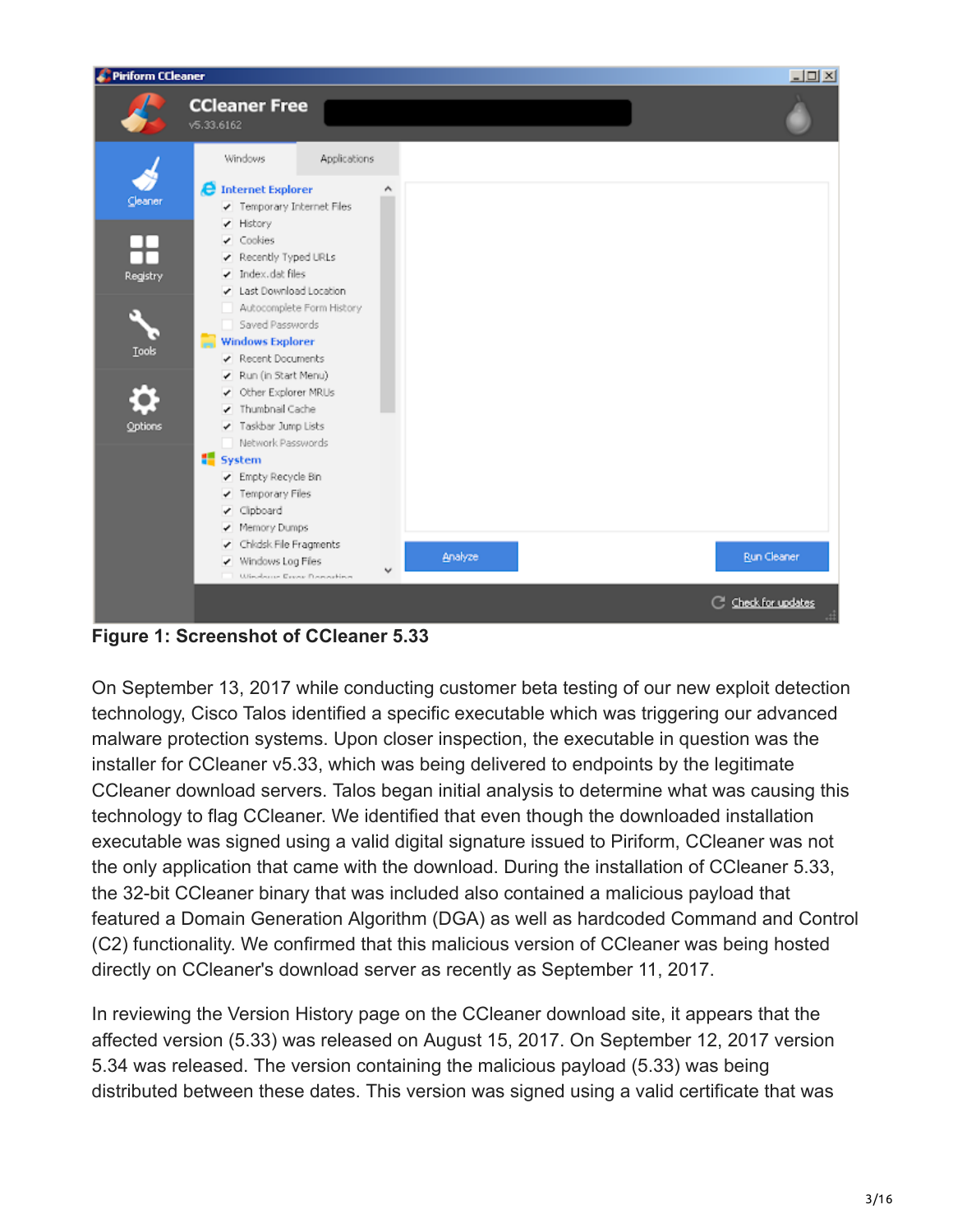issued to Piriform Ltd by Symantec and is valid through 10/10/2018. Piriform was the company that Avast recently acquired and was the original company who developed the CCleaner software application.

| ccsetup.533.exe Properties<br>$\times$                                                                                                                                 |                 |
|------------------------------------------------------------------------------------------------------------------------------------------------------------------------|-----------------|
| Security<br>Details<br>Previous Versions<br>Digital Signatures<br>General<br>Compatibility                                                                             |                 |
| $ ?  \times$<br>Digital Signature Details                                                                                                                              |                 |
| General   Advanced                                                                                                                                                     |                 |
| Night of Circumstance Automobiles<br>Certificate                                                                                                                       | $\vert x \vert$ |
| Details   Certification Path  <br>General                                                                                                                              |                 |
| Certificate Information                                                                                                                                                |                 |
| This certificate is intended for the following purpose(s):<br>· Ensures software came from software publisher<br>· Protects software from alteration after publication |                 |
| * Refer to the certification authority's statement for details.                                                                                                        |                 |
| Issued to: Piriform Ltd                                                                                                                                                |                 |
| Issued by: Symantec Class 3 SHA256 Code Signing CA                                                                                                                     |                 |
| Valid from 8/ 11/ 2015 to 10/ 10/ 2018                                                                                                                                 |                 |
|                                                                                                                                                                        |                 |
| Install Certificate<br>Issuer Statement<br>Learn more about certificates                                                                                               |                 |
| OK                                                                                                                                                                     |                 |

**Figure 2: Digital Signature of CCleaner 5.33**

A second sample associated with this threat was discovered. This second sample was also signed using a valid digital certificate, however the signing timestamp was approximately 15 minutes after the initial sample was signed.

The presence of a valid digital signature on the malicious CCleaner binary may be indicative of a larger issue that resulted in portions of the development or signing process being compromised. Ideally this certificate should be revoked and untrusted moving forward. When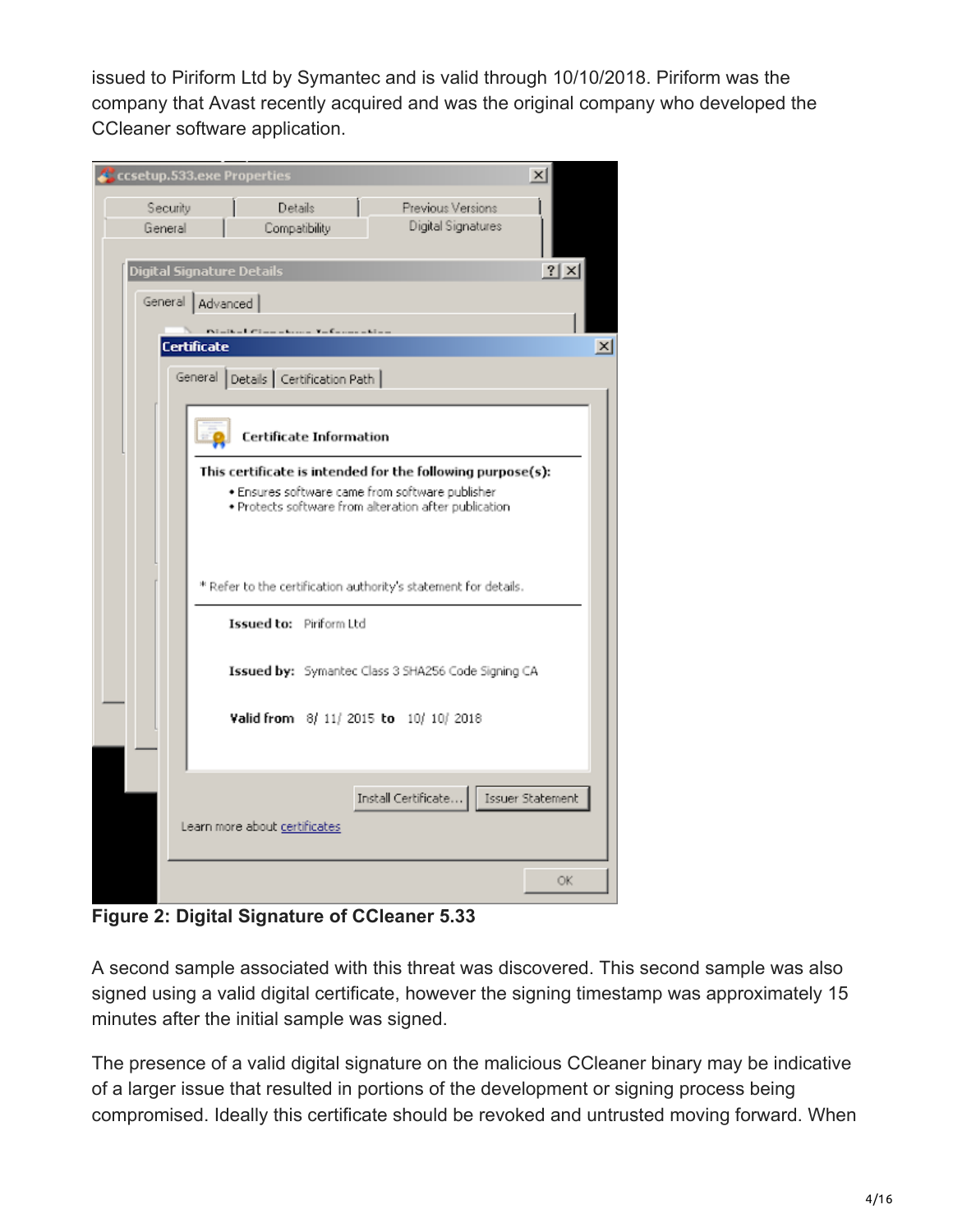generating a new cert care must be taken to ensure attackers have no foothold within the environment with which to compromise the new certificate. Only the incident response process can provide details regarding the scope of this issue and how to best address it.

Interestingly the following compilation artifact was found within the CCleaner binary that Talos analyzed:

S:\workspace\ccleaner\branches\v5.33\bin\CCleaner\Release\CCleaner.pdb

Given the presence of this compilation artifact as well as the fact that the binary was digitally signed using a valid certificate issued to the software developer, it is likely that an external attacker compromised a portion of their development or build environment and leveraged that access to insert malware into the CCleaner build that was released and hosted by the organization. It is also possible that an insider with access to either the development or build environments within the organization intentionally included the malicious code or could have had an account (or similar) compromised which allowed an attacker to include the code.

It is also important to note that while previous versions of the CCleaner installer are currently still available on the download server, the version containing the malicious payloads has been removed and is no longer available.

## **Malware Installation and Operation**

Within the 32-bit CCleaner v5.33 binary included with the legitimate CCleaner v5.33 installer, '\_\_scrt\_get\_dyn\_tls\_init\_callback' was modified to call to the code at CC\_InfectionBase(0x0040102C). This was done to redirect code execution flow within the CCleaner binary to the malicious code prior to continuing with the normal CCleaner operations. The code that is called is responsible for decrypting data which contains the two stages of the malicious payload, a PIC (Position Independent Code) PE loader as well as a DLL file that effectively functions as the malware payload. The malware author had tried to reduce the detection of the malicious DLL by ensuring the IMAGE\_DOS\_HEADER was zeroed out, suggesting this attacker was trying to remain under the radar to normal detection techniques.

The binary then creates an executable heap using

HeapCreate(HEAP\_CREATE\_ENABLE\_EXECUTE,0,0). Space is then allocated to this new heap which is where the contents of the decrypted data containing the malware is copied. As the data is copied to the heap, the source data is erased. The PE loader is then called and begins its operation. Once the infection process has been initiated, the binary erases the memory regions that previously contained the PE loader and the DLL file, frees the previously allocated memory, destroys the heap and continues on with normal CCleaner operations.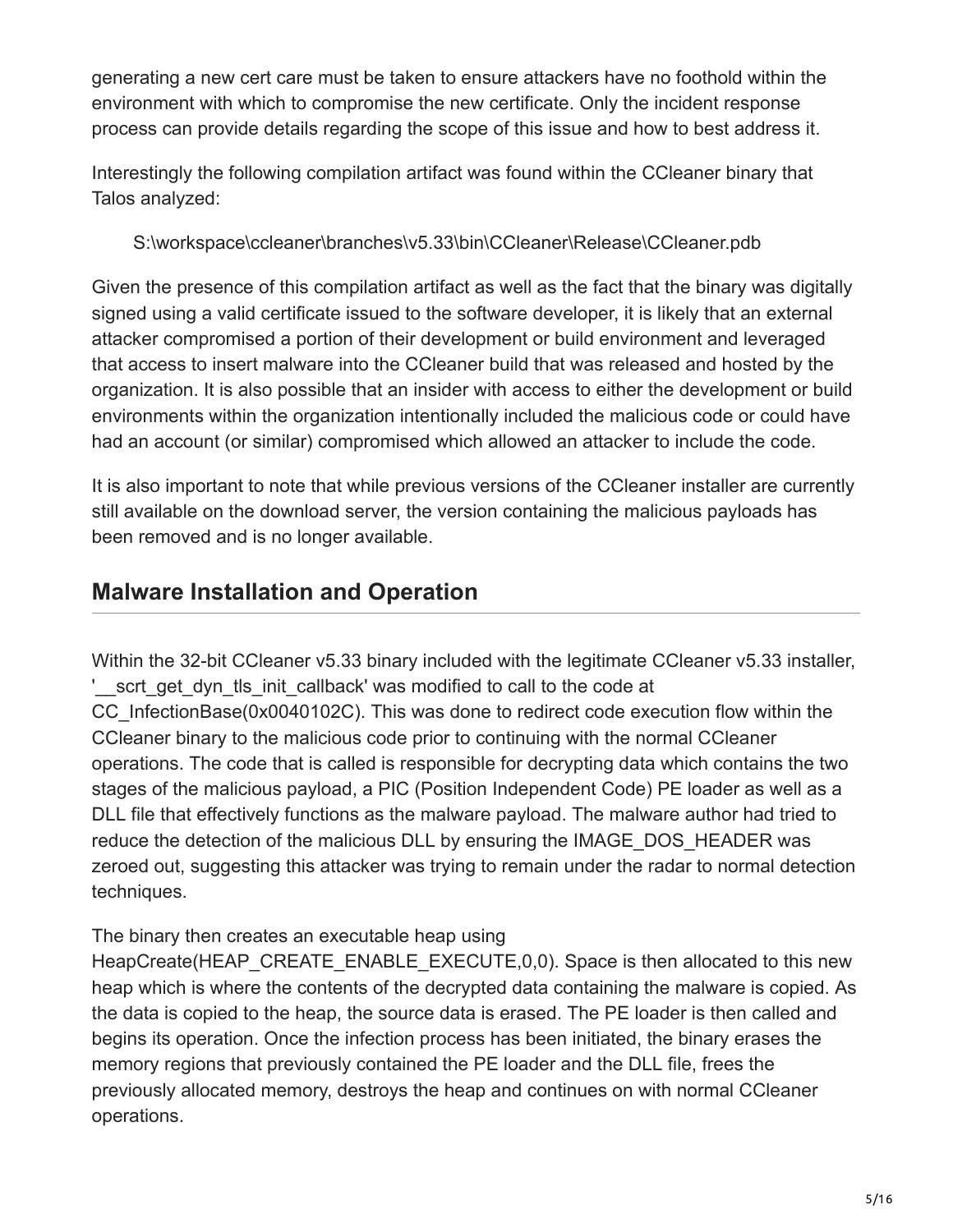The PE loader utilizes position independent coding practices in order to locate the DLL file within memory. It then maps the DLL into executable memory, calls the DLLEntryPoint to begin execution of the DLL being loaded and the CCleaner binary continues as normal. Once this occurs the malware begins its full execution, following the process outlined in the following sections.

### **CBkrdr.dll**

The DLL file (CBkdr.dll) was modified in an attempt to evade detection and had the IMAGE\_DOS\_HEADER zeroed out. The DLLEntryPoint creates an execution thread so that control can be returned to the loader. This thread is responsible for calling CCBkdr\_GetShellcodeFromC2AndCall. It also sets up a Return Oriented Programming (ROP) chain that is used to deallocate the memory associated with the DLL and exit the thread.

### **CCBkrdr\_GetShellcodeFromC2AndCall**

This function is responsible for much of the malicious operations that Talos observed while analyzing this malware. First, it records the current system time on the infected system. It then delays for 601 seconds before continuing operations, likely an attempt to evade automated analysis systems that are configured to execute samples for a predefined period of time or determine whether the malware is being executed in a debugger. In order to implement this delay functionality, the malware calls a function which attempts to ping 224.0.0.0 using a delay in seconds timeout set to 601 seconds. It then checks to determine the current system time to see if 600 seconds has elapsed. If that condition is not met, the malware terminates execution while the CCleaner binary continues normal operations. In situations where the malware is unable to execute IcmpCreateFile, it then falls back to using Sleep() to implement the same delay functionality. The malware also compares the current system time to the value stored in the following registry location:

### HKLM\SOFTWARE\Piriform\Agomo:TCID

If the value stored in TCID is in the future, the malware will also terminate execution.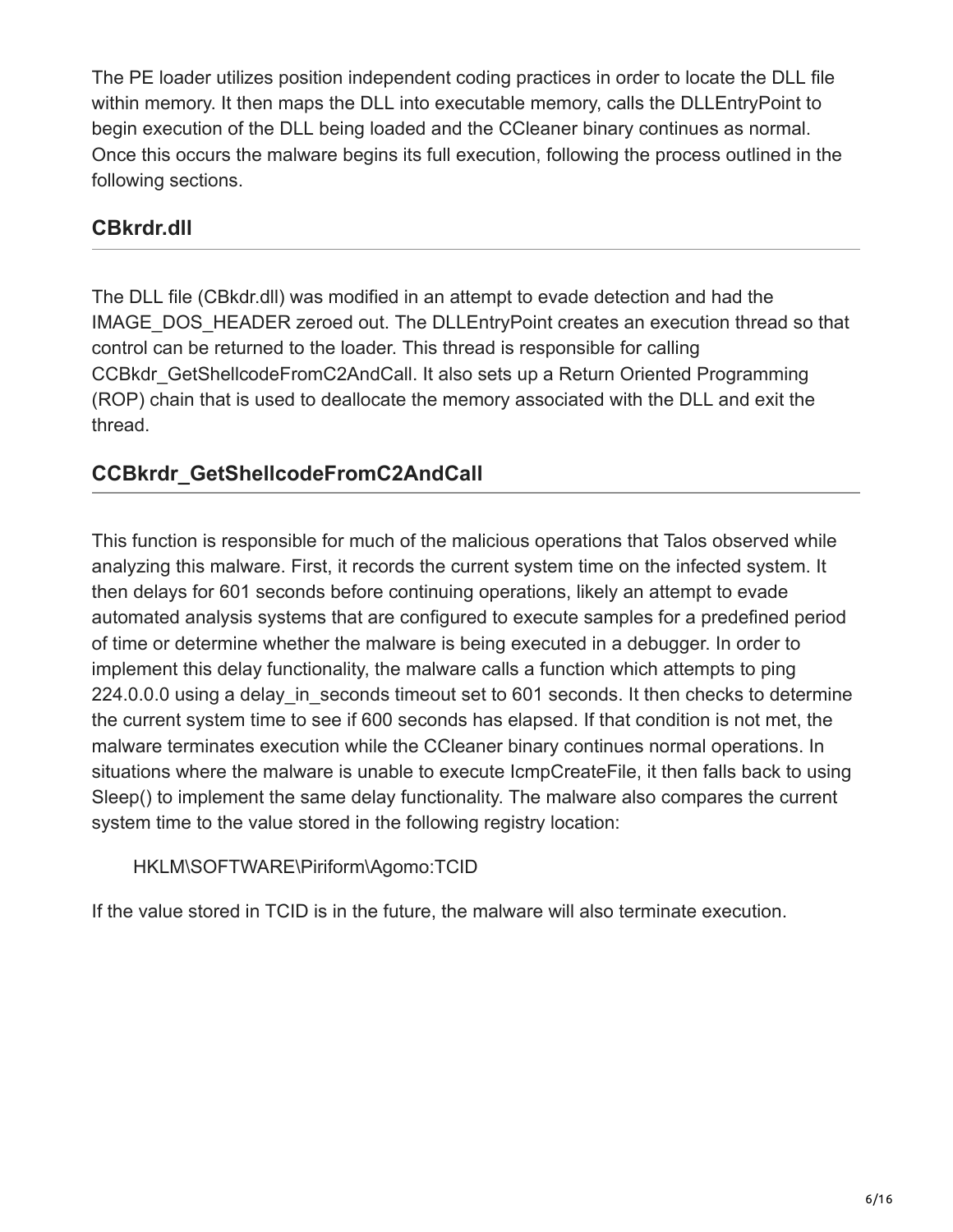| 00EC2543 2BC FF D6                 |  |  |  | call       | esi time                      |
|------------------------------------|--|--|--|------------|-------------------------------|
| 00EC2545 2BC 8B F8                 |  |  |  | mov        | edi, eax                      |
| 00EC2547 2BC C7 04 24 59 02 00+mov |  |  |  |            | [esp+2B8h+delay], 601 ; delay |
| 00EC254E 2BC E8 84 FF FF FF        |  |  |  | call       | <b>DelayForSeconds</b>        |
| 00EC2553 2BC 53                    |  |  |  | push       | : Time<br>ebx                 |
| 00EC2554 2C0 FF D6                 |  |  |  | call       | esi time                      |
| 00EC2556 2C0 2B C7                 |  |  |  | sub        | eax, edi                      |
| 00EC2558 2C0 59                    |  |  |  | pop        | ecx                           |
| 00EC2559 2BC 3D 58 02 00 00        |  |  |  | <b>CMP</b> | eax, 600                      |
| 00EC255E 2BC 59                    |  |  |  | pop        | ecx                           |
| 00EC255F 2B8 72 1B                 |  |  |  | ib.        | short BailOut                 |

#### **Figure 3: Delay Routine**

The malware then checks to determine the privileges assigned to the user running on the system. If the current user running the malicious process is not an administrator the malware will terminate execution.



If the user executing the malware does have administrative privileges on the infected system, SeDebugPrivilege is enabled for the process. The malware then reads the value of 'InstallID' which is stored in the following registry location:

HKLM\SOFTWARE\Piriform\Agomo:MUID

If this value does not exist, the malware creates it using '((rand()\*rand() ^ GetTickCount())'.

Once the aforementioned activities have been performed, the malware then begins profiling the system and gathering system information which is later transmitted to the C2 server. System information is stored in the following data structure: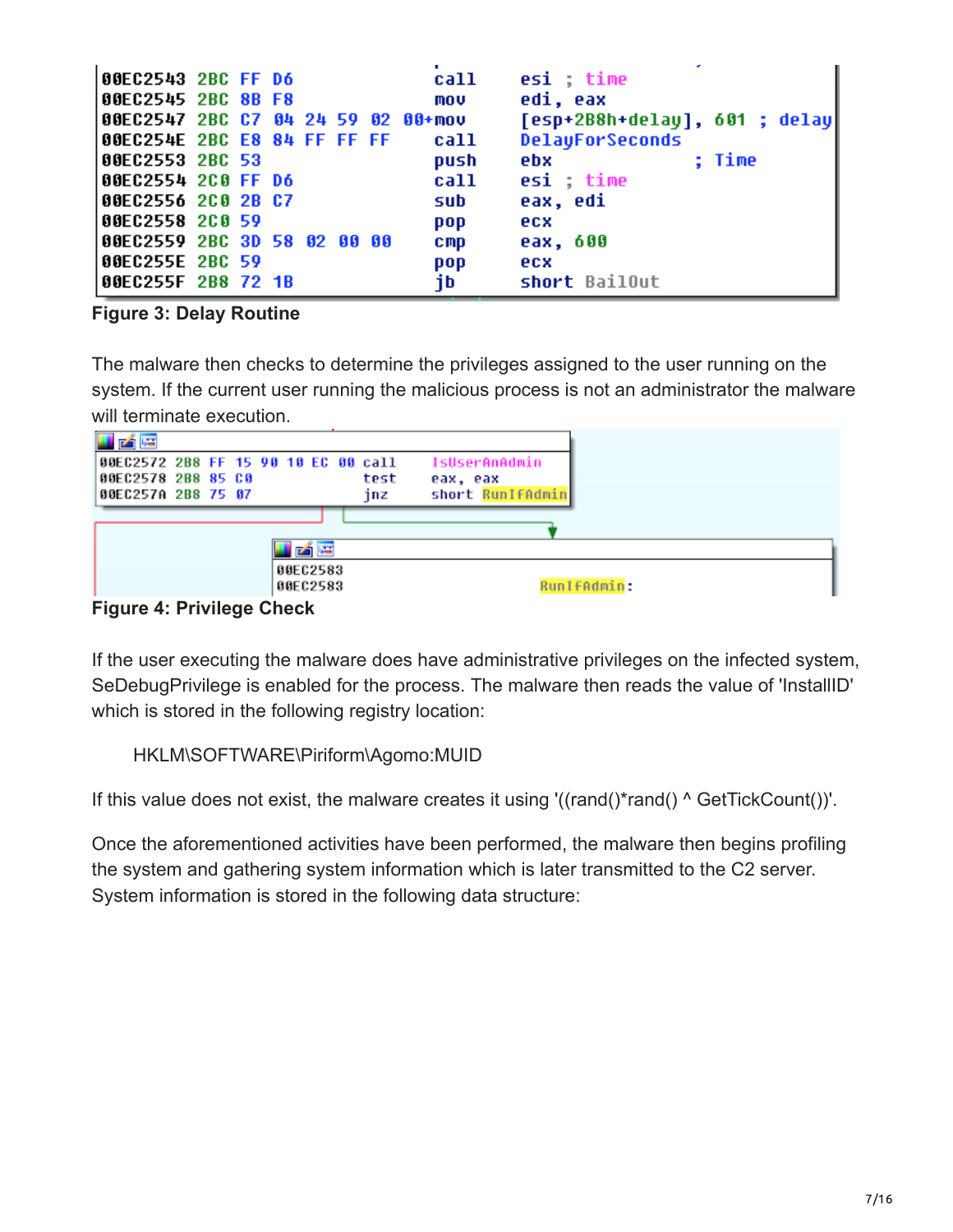

**Figure 5: CCBkdr\_System\_Information Data Structure**

Once the system information has been collected, it is encrypted and then encoded using modified Base64. The malware then establishes a Command and Control (C2) channel as described in the following section.

## **Command and Control (C2)**

While analyzing this malware, Talos identified what appears to be a software bug present in the malicious code related to the C2 function. The sample that Talos analyzed reads a DGA computed IP address located in the following registry location, but currently does nothing with it:

#### HKLM\SOFTWARE\Piriform\Agomo:NID

It is unknown what the purpose of this IP address is at this time, as the malware does not appear to make use of it during subsequent operations. In any event, once the previously mentioned system information has been collected and prepared for transmission to the C2 server, the malware will then attempt to transmit it using an HTTPS POST request to 216[.]126[.]225[.]148. The HTTPS communications leverage a hardcoded HTTP Host header that is set to speccy[.]piriform[.]com, a legitimate platform which is also created by Piriform for hardware monitoring. This could make dynamic analysis more difficult as the domain would appear to be legitimate and perhaps even expected depending on the victim infrastructure. The requests also leverage HTTPS but ignore all security errors as the server currently returns a self-signed SSL certificate that was issued to the subdomain defined in the Host header field. In cases where no response is received from the C2 server, the malware then fails back to a Domain Generation Algorithm (DGA) as described in the section 'Domain Generation Algorithm' of this post.

Once a C2 server has been identified for use by the malware, it then sends the encoded data containing system profile information and stores the C2 IP address in the following registry location: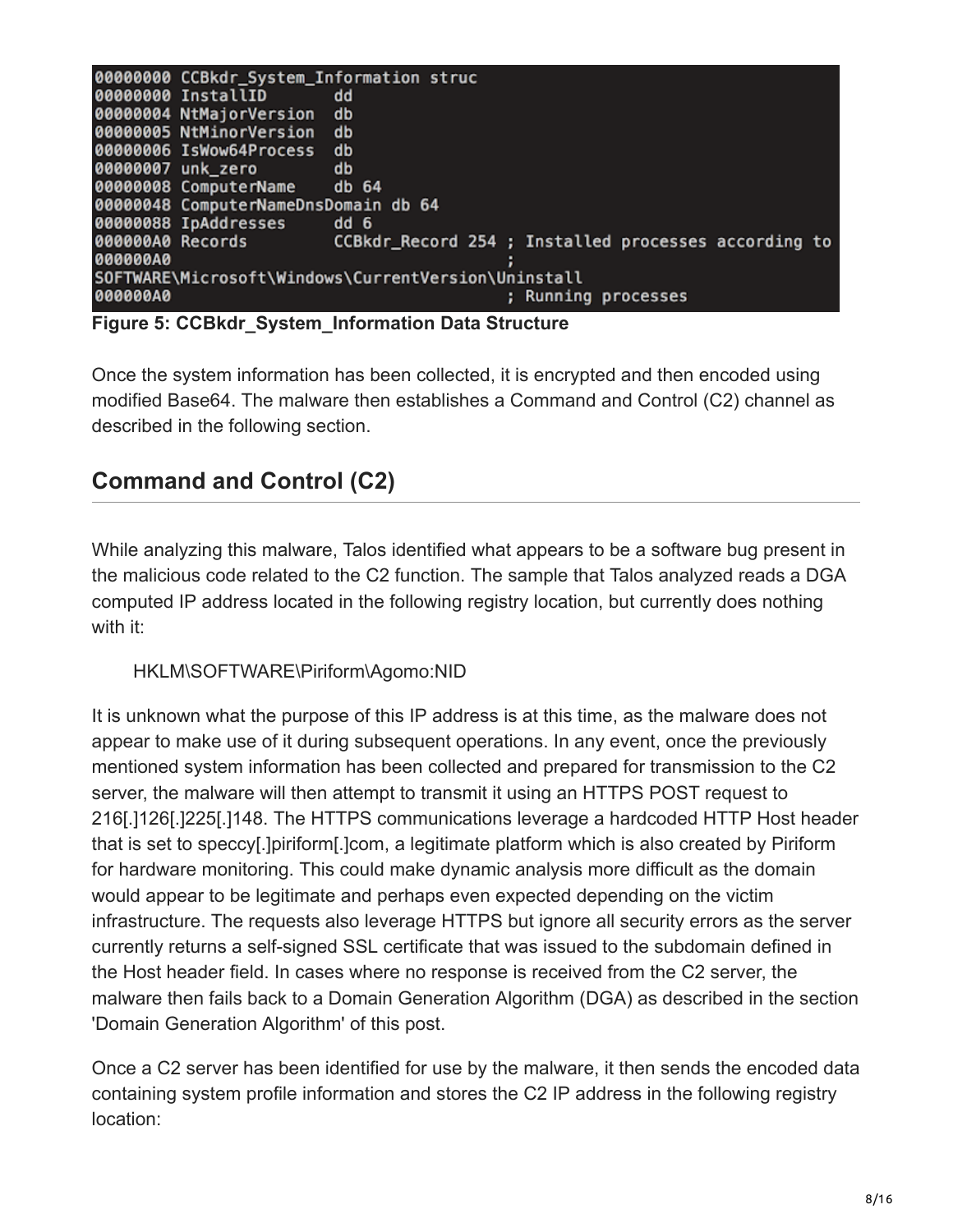### HKLM\SOFTWARE\Piriform\Agomo:NID

The malware then stores the value of the current system time plus two days into the following registry location:

HKLM\SOFTWARE\Piriform\Agomo:TCID

Data received from the C2 server is then validated to confirm that the received data is in the correct format for a CCBkdr ShellCode Payload structure. An example is shown below:



### **Figure 6: CCBkdr\_ShellCode\_Payload Data Structure**

The malware then confirms that the value of EncryptedInstallID matches the value that was previously transmitted to the C2 server. It then allocates memory for the final shellcode payload. The payload is then decoded using modified Base64 and stored into the newly allocated memory region. It is then decrypted and called with the addresses of LoadLibraryA and GetProcAddress as parameters. Once the payload has been executed, the memory is deallocated and the following registry value is set to the current system time plus seven days:

HKLM\SOFTWARE\Piriform\Agomo:TCID

The received buffer is then zeroed out and deallocated. The CCBkdr\_ShellCode\_Payload structure is also deallocated and the malware then continues with normal CCleaner operations. A diagram describing the high level operation of this malware is below: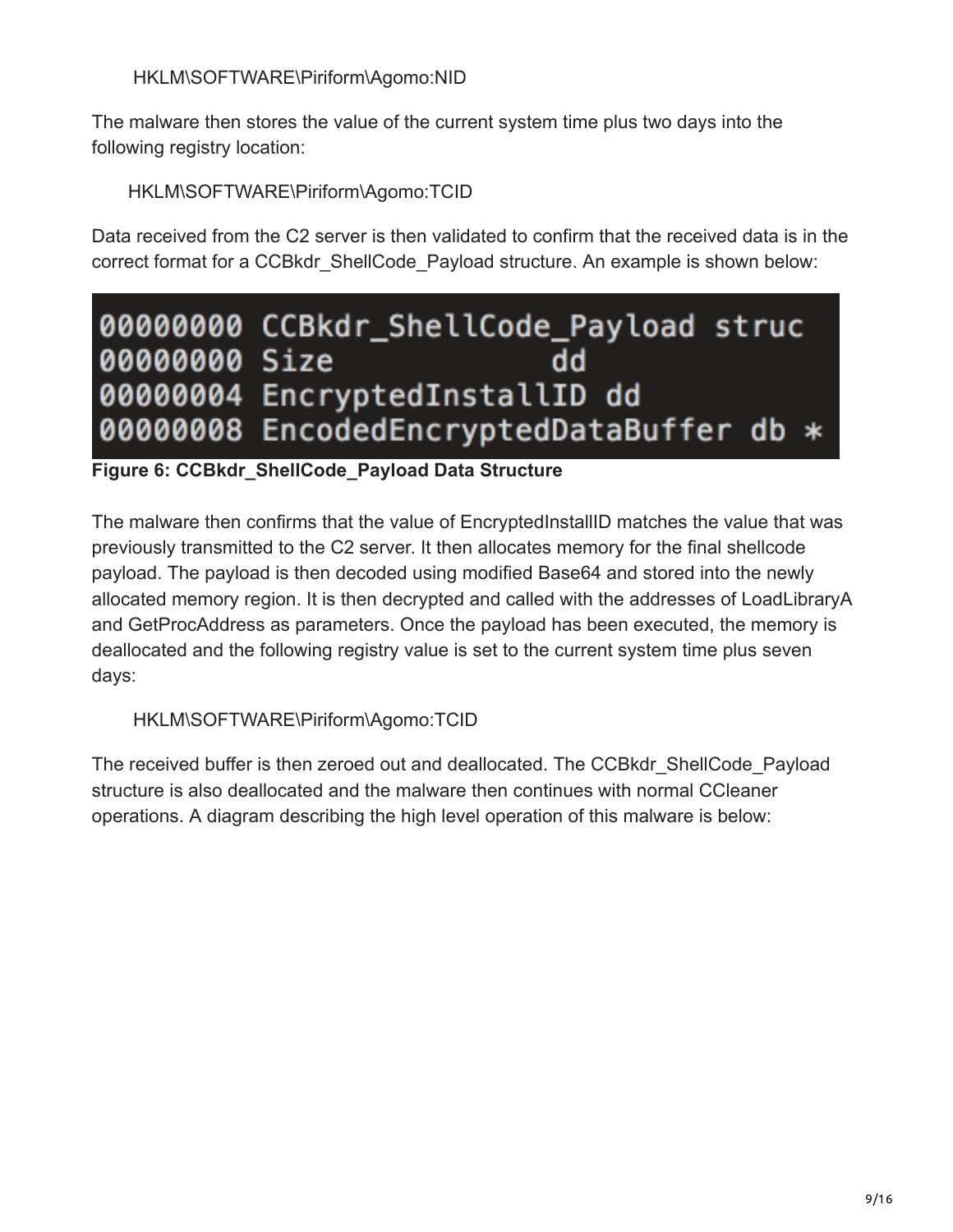

**Figure 7: Malware Operation Process Flow**

### **Domain Generation Algorithm**

In situations where the primary C2 server does not return a response to the HTTP POST request described in the previous section, the malware fails back to using a DGA algorithm. The algorithm used by this malware is time-based and can be calculated using the values of year and month. A list of DGA domains is below: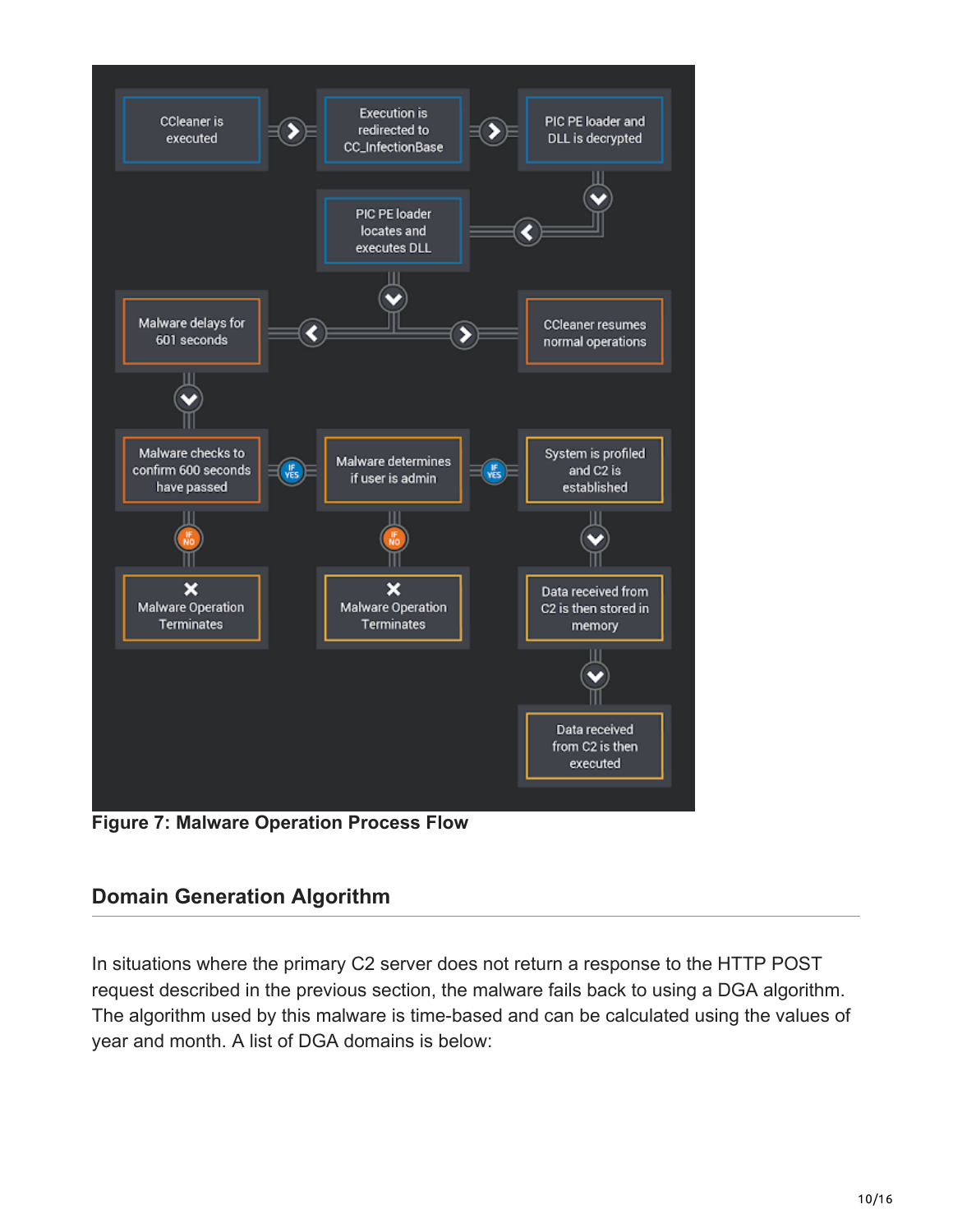| <b>DGA Domain</b>   |
|---------------------|
| ab6d54340c1a[.]com  |
| aba9a949bc1d[.]com  |
| ab2da3d400c20[.]com |
| ab3520430c23[.]com  |
| ab1c403220c27[.]com |
| ab1abad1d0c2a[.]com |
| ab8cee60c2d[.]com   |
| ab1145b758c30[.]com |
| ab890e964c34[.]com  |
| ab3d685a0c37[.]com  |
| ab70a139cc3a[.]com  |
|                     |

### **Figure 8: 12 Month DGA Genearation**

The malware will initiate DNS lookups for each domain generated by the DGA algorithm. If the DNS lookup does not result in the return of an IP address, this process will continue. The malware will perform a DNS query of the active DGA domain and expects that two IP addresses will be returned from the name server managing the DGA domain's namespace. The malware will then compute a secondary C2 server by performing a series of bit operations on the returned IP address values and combine them to determine the actual fallback C2 server address to use for subsequent C2 operations. A diagram showing this process is below:



**Figure 9: C2 Process Diagram**

Cisco Talos observed during analysis that the DGA domains had not been registered, so we registered and sinkholed them to prevent attackers from being able to use them for malicious purposes.

## **Potential Impact**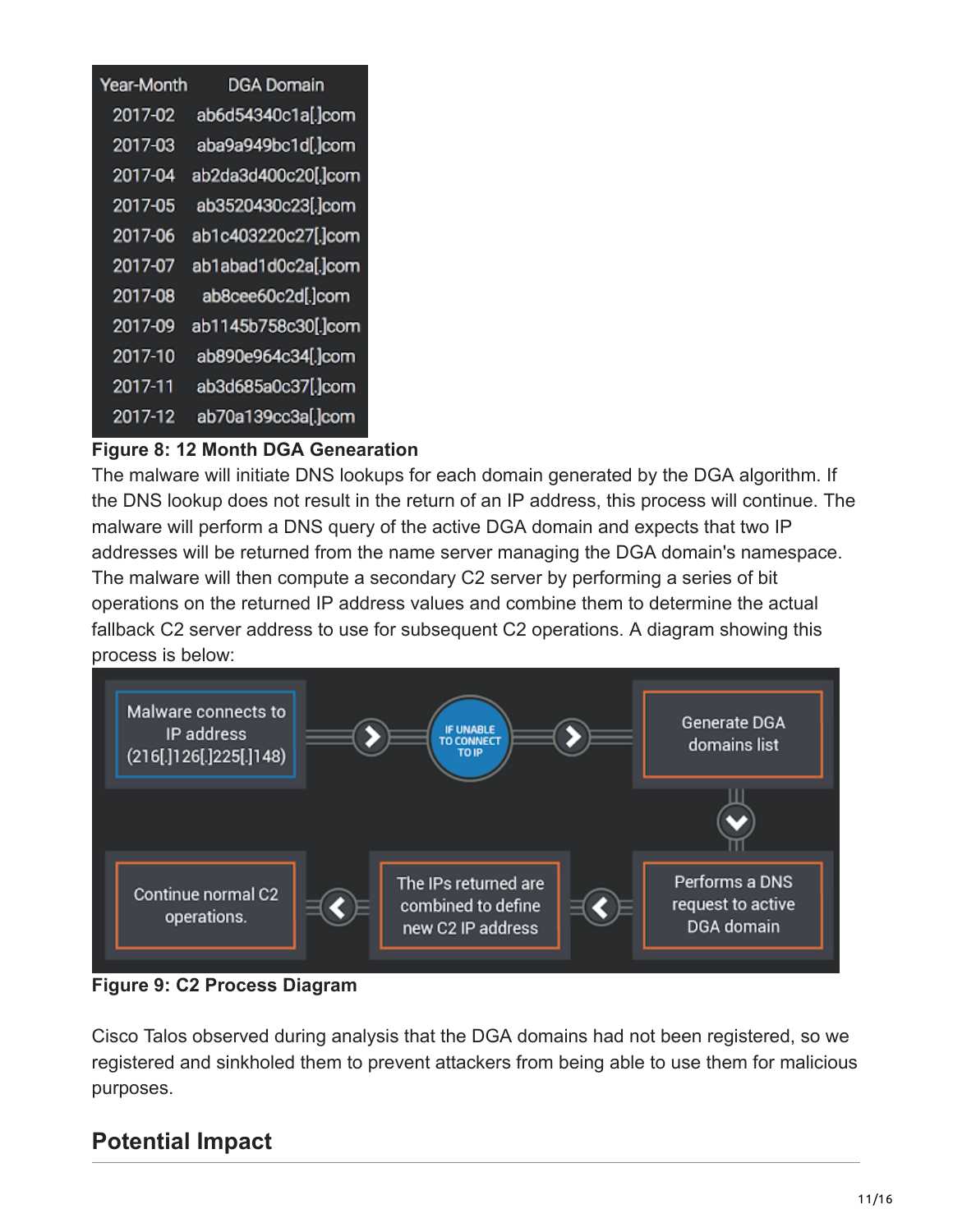The impact of this attack could be severe given the extremely high number of systems possibly affected. CCleaner claims to have over 2 billion downloads worldwide as of November 2016 and is reportedly adding new users at a rate of 5 million a week.



### **Figure 10: CCleaner Consumer Demographics**

If even a small fraction of those systems were compromised an attacker could use them for any number of malicious purposes. Affected systems need to be restored to a state before August 15, 2017 or reinstalled. Users should also update to the latest available version of CCleaner to avoid infection. At the time of this writing that is version 5.34. It is important to note that according to the CCleaner download [page](https://www.piriform.com/ccleaner/download), the free version of CCleaner does not provide automated updates, so this might be a manual process for affected users.

In analyzing DNS-based telemetry data related to this attack, Talos identified a significant number of systems making DNS requests attempting to resolve the domains associated with the aforementioned DGA domains. As these domains have never been registered, it is reasonable to conclude that the only conditions in which systems would be attempting to resolve the IP addresses associated with them is if they had been impacted by this malware. While most of the domains associated with this DGA have little to no request traffic associated with them, the domains related to the months of August and September (which correlates with when this threat was active in the wild) show significantly more activity.

Looking at the DNS related activity observed by Cisco Umbrella for the month of July 2017 (prior to CCleaner 5.33 being released) we observed very little in the way of DNS requests to resolve the IP address for DGA domain associated with this malware: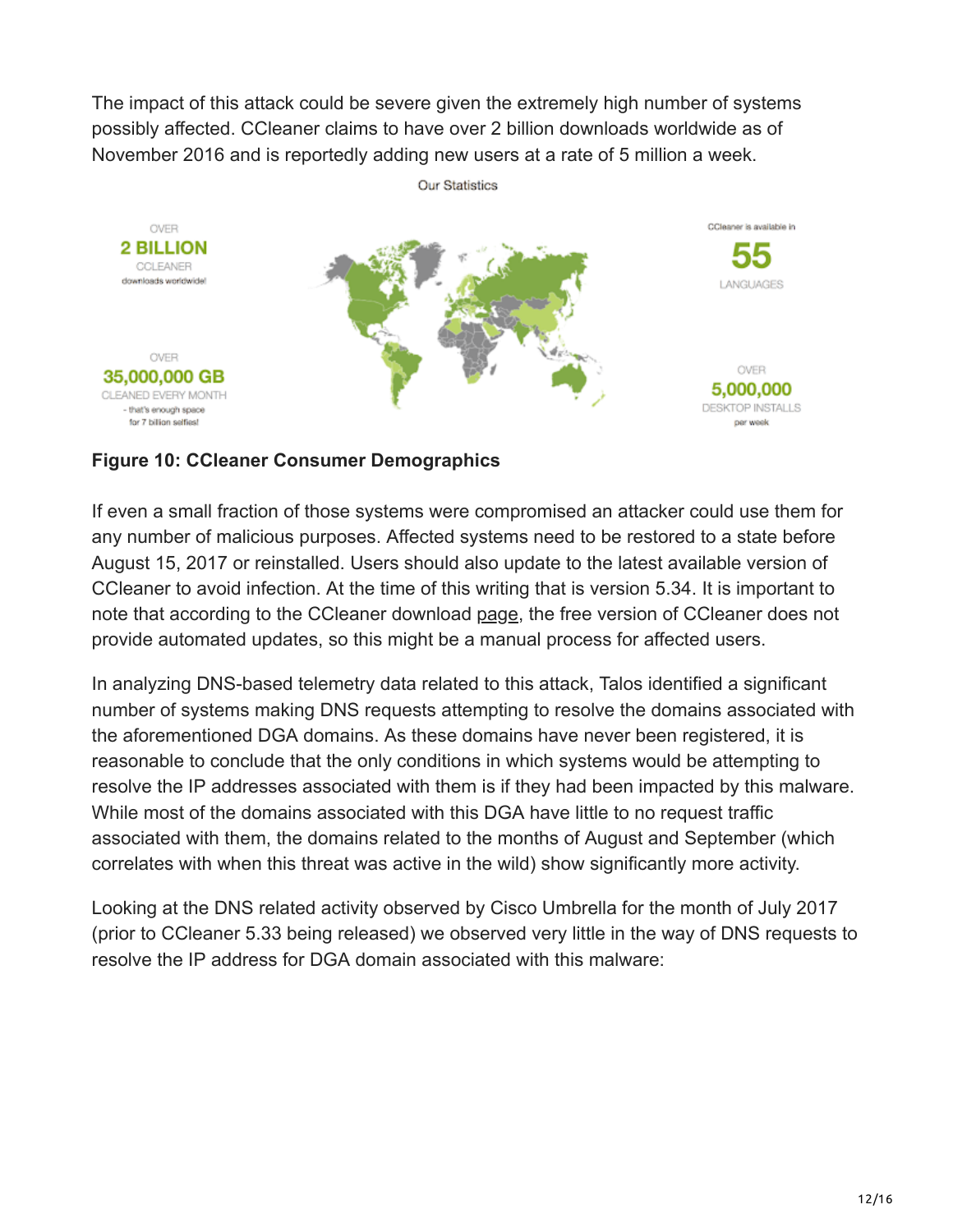| Details for ab1abad1d0c2a.com |                                                                             |          |         |         |         |         |             |       |        |        |        |        | <b>SEARCH IN GOOGLE</b> |                             |
|-------------------------------|-----------------------------------------------------------------------------|----------|---------|---------|---------|---------|-------------|-------|--------|--------|--------|--------|-------------------------|-----------------------------|
|                               | This domain is currently in the Umbrella block list                         |          |         |         |         |         |             |       |        |        |        |        |                         | <b>SEARCH IN VIRUSTOTAL</b> |
|                               | This domain may have been created using a domain generation algorithm (DGA) |          |         |         |         |         |             |       |        |        |        |        |                         |                             |
| 7.5                           |                                                                             |          |         |         |         |         | DNS queries |       |        |        |        |        |                         |                             |
| 5                             |                                                                             |          |         |         |         |         |             |       |        |        |        |        |                         |                             |
| ō<br>2.5<br>SW0               | 18. Aug                                                                     | 20. Aug. | 22. Aug | 24. Aug | 26. Aug | 28. Aug | 30. Aug     | 1.5ep | 3. Sep | 5. Sep | 7. Sep | 9. Sep | 11. Sep                 | 13. Sep                     |

**Figure 11: DNS Activity for July 2017 DGA Domain**

As mentioned earlier in this post, the version of CCleaner that included this malware was released on August 15, 2017. The following graph shows a significant increase in the amount of DNS activity associated with the DGA domain used in August 2017:

|                 |     | Details for ab8cee60c2d.com                                                                                                         | <b>SEARCH IN GOOGLE</b>                                   |
|-----------------|-----|-------------------------------------------------------------------------------------------------------------------------------------|-----------------------------------------------------------|
|                 |     | This domain is currently in the Umbrella block list                                                                                 | <b>SEARCH IN VIRUSTOTAL</b>                               |
|                 | 150 | DNS queries                                                                                                                         |                                                           |
| ā<br>÷,         | 100 |                                                                                                                                     |                                                           |
| õ<br><b>SWO</b> | 50  | مغنىطلس الجزنير<br>3. Sep<br>24. Aug<br>30. Aug<br>7. Sep<br>22. Aug<br>26. Aug<br>28. Aug<br>5. Sep<br>18. Aug<br>20. Aug<br>1.5ep | $\mathcal{L}_{\text{max}}$<br>9.5ep<br>11. Sep<br>13. Sep |

**Figure 12: DNS Activity for August 2017 DGA Domain**

Likewise, the DGA domain associated with September 2017 reflects the following activity with regards to attempts to resolve the IP associated with it:

|                           | Details for ab1145b758c30.com                                                                            | SEARCH IN GOOGLE                         |
|---------------------------|----------------------------------------------------------------------------------------------------------|------------------------------------------|
|                           | This domain is currently in the Umbrelia block list                                                      | <b>SEARCH IN VIRUSTOTAL</b>              |
|                           | This domain may have been created using a domain generation algorithm (DGA)                              |                                          |
| 75                        | DNS queries                                                                                              |                                          |
| 킁<br>50<br>÷<br>25<br>DNS | 20. Aug<br>26. Aug<br>28. Aug<br>30. Aug<br>$22.$ Aug<br>24. Aug<br>18. Aug<br>3. Sep<br>S. Sep<br>1.5ep | 13. Sep<br>7. Sep<br>$9.$ Sep<br>11. Sep |

**Figure 13: DNS Activity for September 2017 DGA Domain**

Note that in on September 1, 2017 it appears that the DNS activity shifted from the DGA domain previously used in August, to the one used in September, which matches the timebased DGA algorithm described in the "Domain Generation Algorithm" section of this blog post. After reaching out to Avast we noted that the server was taken down and became unavailable to already infected systems. As a result, we saw a significant increase in the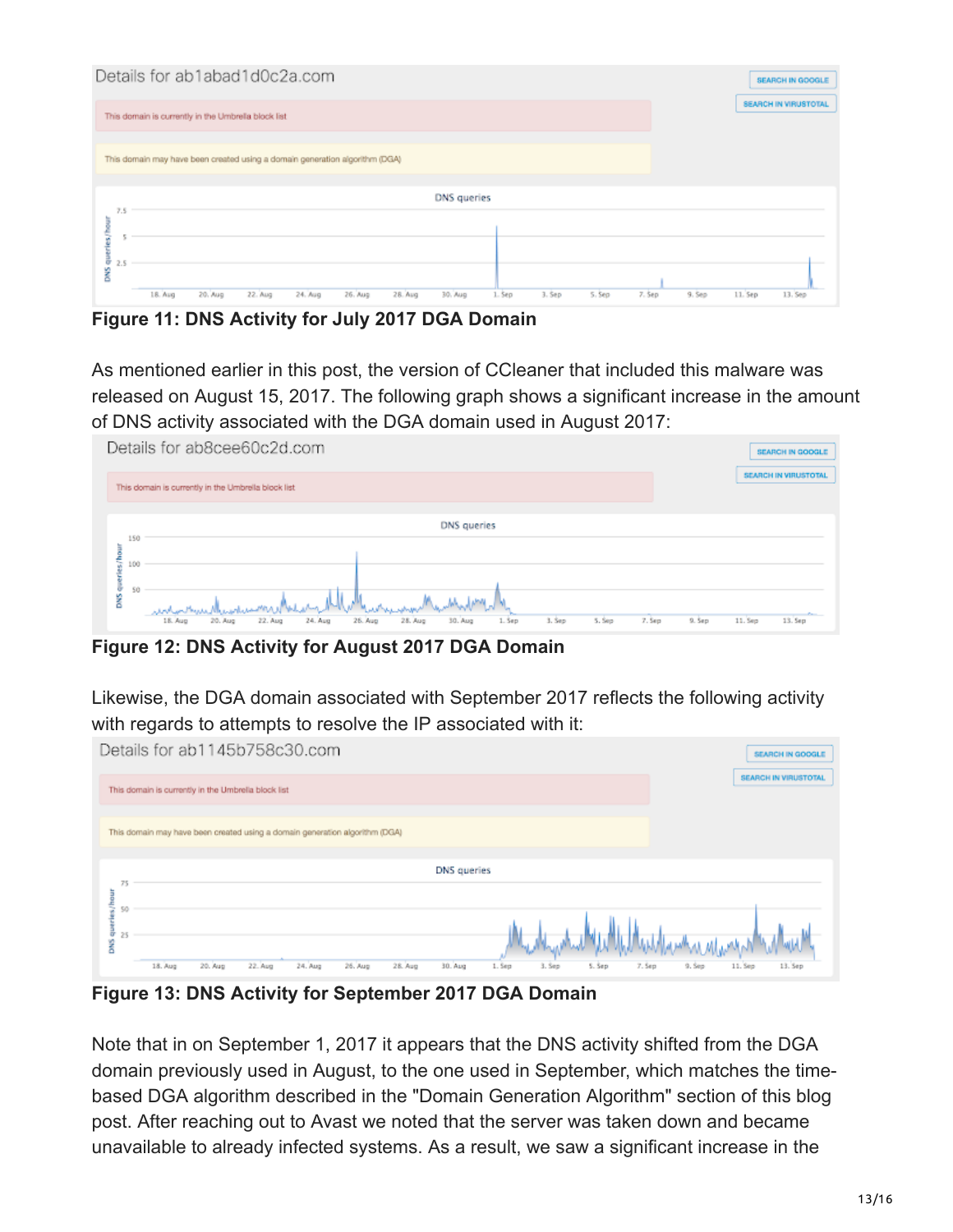amount of requests that were being directed at the failback DGA domains used by the malware.

| DNS queries                                                                                                                                                                                                                   |  |
|-------------------------------------------------------------------------------------------------------------------------------------------------------------------------------------------------------------------------------|--|
|                                                                                                                                                                                                                               |  |
|                                                                                                                                                                                                                               |  |
| 1.500 2.500 3.500 4.500 4.500 4.500 4.500 4.500 4.500 4.500 4.500 4.500 4.500 4.500 4.500 4.500 4.500 4.500 4.500 4.500 4.500 4.500 4.500 4.500 4.500 4.500 4.500 4.500 4.500 4.500 4.500 4.500 4.500 4.500 4.500 4.500 4.500 |  |
| 2. Sep 3. Sep 4. Sep 5. Sep 6. Sep 7. Sep 8. Sep 9. Sep 10. Sep 11. Sep 12. Sep 13. Sep 14. Sep 16. Sep 17. Sep<br>1. Sep                                                                                                     |  |

**Figure 14: Traffic Spike Following Server Takedown**

It is also worth noting that at the time of this post, antivirus detection for this threat remains very low (The detections are at 1/64 at the time of this writing).

| ್ಲಲ್ಲಿ           |         | One engine detected this file                 |                                                                              |                                             |          |       |  |  |  |  |  |
|------------------|---------|-----------------------------------------------|------------------------------------------------------------------------------|---------------------------------------------|----------|-------|--|--|--|--|--|
| ΩŤ<br>EXE        |         | SHA-256<br>File name                          | 6f7840c77f99049d788155c1351e1560b62b8ad18ad0e9adda8218b9f432f0a9<br>ccleaner |                                             |          |       |  |  |  |  |  |
| 1/64             |         | File size<br>Last analysis<br>Community score |                                                                              | 7.32 MB<br>2017-09-14 14:26:20 UTC<br>$+34$ |          |       |  |  |  |  |  |
| <b>Detection</b> | Details | Relations                                     | Behavior                                                                     | Community <sup>2</sup>                      |          |       |  |  |  |  |  |
| ClamAV           |         | А                                             | Win.Trojan.Floxif-6336251-0                                                  |                                             | Ad-Aware | Clean |  |  |  |  |  |

**Figure 14: VirusTotal Detections for CCleaner Binary**

As part of our response to this threat, Cisco Talos has released comprehensive coverage to protect customers. Details related to this coverage can be found in the "Coverage" section of this post.

## **Conclusion**

This is a prime example of the extent that attackers are willing to go through in their attempt to distribute malware to organizations and individuals around the world. By exploiting the trust relationship between software vendors and the users of their software, attackers can benefit from users' inherent trust in the files and web servers used to distribute updates. In many organizations data received from commonly software vendors rarely receives the same level of scrutiny as that which is applied to what is perceived as untrusted sources. Attackers have shown that they are willing to leverage this trust to distribute malware while remaining undetected. Cisco Talos continues to monitor all aspects of the threat landscape to quickly identify new and innovative techniques used by attackers to target organizations and individuals around the world.

## **Coverage**

The following ClamAV signatures have been released to detect this threat: 6336251,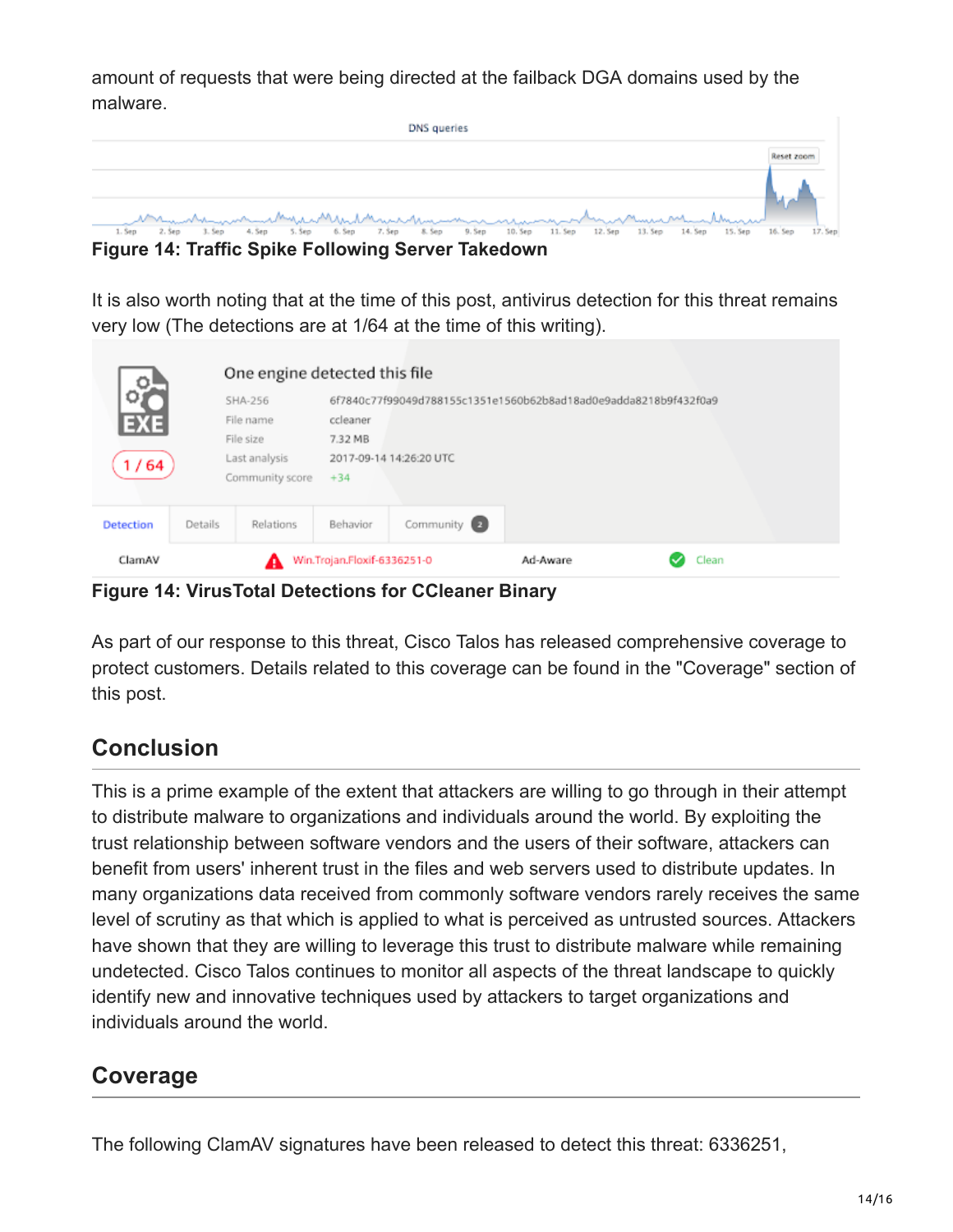#### 6336252.

Additional ways our customers can detect and block this threat are listed below.

| <b>PRODUCT</b>          | <b>PROTECTION</b> |
|-------------------------|-------------------|
| AMP                     | v                 |
| CloudLock               | N/A               |
| CWS                     | v                 |
| <b>Email Security</b>   | N/A               |
| <b>Network Security</b> | N/A               |
| <b>Threat Grid</b>      | v                 |
| Umbrella                | v                 |
| WSA                     | v                 |

Advanced Malware Protection ([AMP\)](https://www.cisco.com/c/en/us/products/security/advanced-malware-protection) is ideally suited to prevent the execution of the malware used by these threat actors.

[CWS](https://www.cisco.com/c/en/us/products/security/cloud-web-security/index.html) or[WSA](https://www.cisco.com/c/en/us/products/security/web-security-appliance/index.html) web scanning prevents access to malicious websites and detects malware used in these attacks.

[AMP Threat Grid](https://www.cisco.com/c/en/us/solutions/enterprise-networks/amp-threat-grid/index.html) helps identify malicious binaries and build protection into all Cisco Security products.

[Umbrella](https://umbrella.cisco.com/), our secure internet gateway (SIG), blocks users from connecting to malicious domains, IPs, and URLs, whether users are on or off the corporate network.

## **Indicators of Compromise (IOCs)**

### **File Hashes**

6f7840c77f99049d788155c1351e1560b62b8ad18ad0e9adda8218b9f432f0a9 1a4a5123d7b2c534cb3e3168f7032cf9ebf38b9a2a97226d0fdb7933cf6030ff 36b36ee9515e0a60629d2c722b006b33e543dce1c8c2611053e0651a0bfdb2e9

### **DGA Domains**

ab6d54340c1a[.]com aba9a949bc1d[.]com ab2da3d400c20[.]com ab3520430c23[.]com ab1c403220c27[.]com